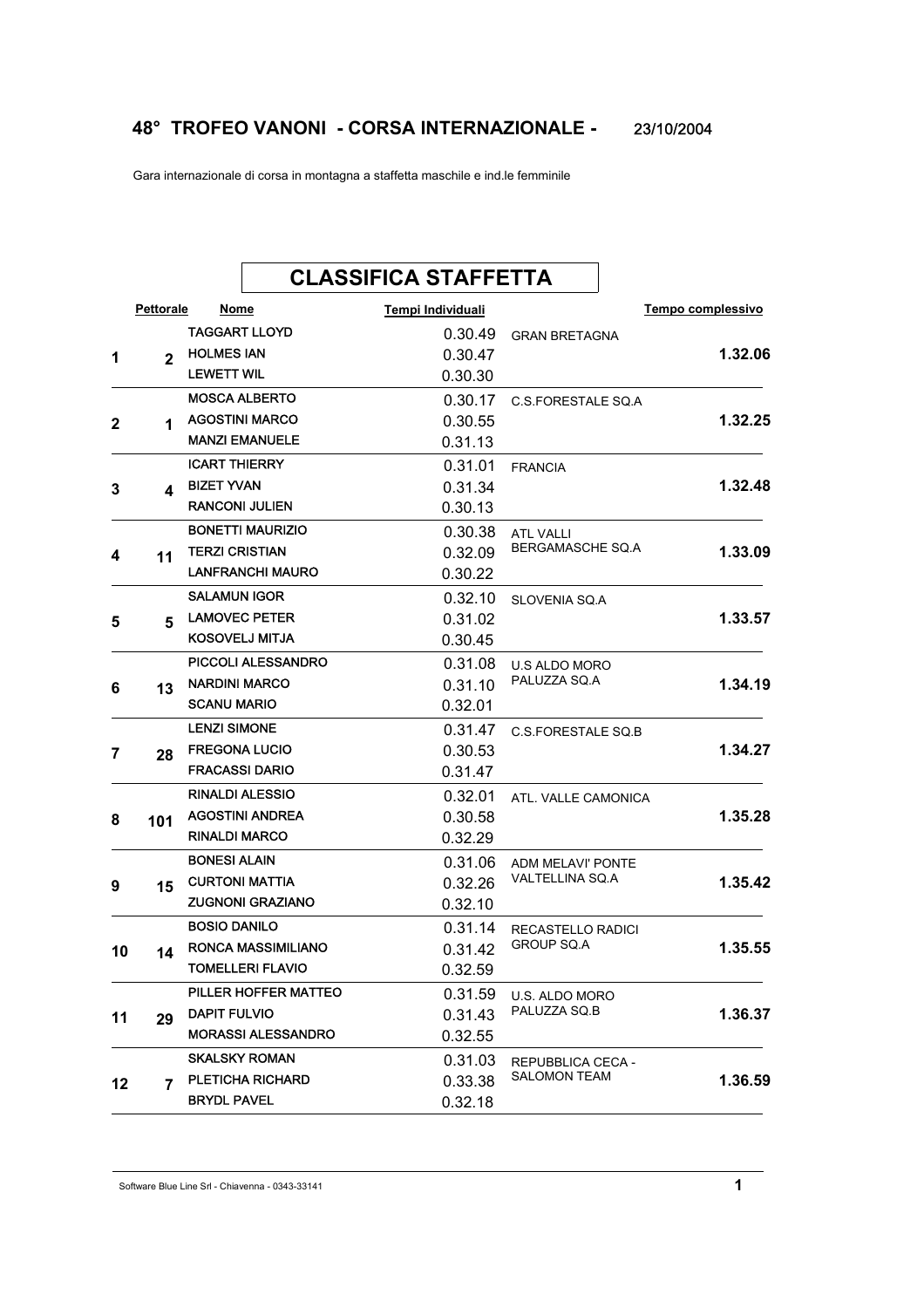|    | <b>Pettorale</b> | Nome                                           | Tempi Individuali |                                           | Tempo complessivo |
|----|------------------|------------------------------------------------|-------------------|-------------------------------------------|-------------------|
|    |                  | <b>TACCHINI GIOVANNI</b>                       | 0.31.26           | G.S. C.S.I.MORBEGNO                       |                   |
| 13 | 6                | <b>SANSI STEFANO</b>                           | 0.32.21           | SQ.A                                      | 1.37.44           |
|    |                  | <b>GOBBI ROBERTO</b>                           | 0.33.57           |                                           |                   |
|    |                  | <b>WOSIK DANIEL</b>                            | 0.32.14           | <b>POLONIA</b>                            |                   |
| 14 | 8                | <b>KLISZ TOMASZ</b>                            | 0.33.22           |                                           | 1.38.04           |
|    |                  | <b>STACHOWICZ TOMASZ</b>                       | 0.32.28           |                                           |                   |
|    |                  | <b>AMATI CLAUDIO</b>                           | 0.32.12           | <b>ATL VALLI</b>                          |                   |
| 15 | 17               | <b>ZANABONI MASSIMILIANO</b>                   | 0.31.52           | <b>BERGAMASCHE SQ.B</b>                   | 1.38.09           |
|    |                  | POLETTI MAURO                                  | 0.34.05           |                                           |                   |
|    |                  | PIROLA CORRADO                                 | 0.32.52           | <b>GS OROBIE SQ.A</b>                     |                   |
| 16 | 19               | <b>ZANOTTI FRANCO</b>                          | 0.32.15           |                                           | 1.38.15           |
|    |                  | ROCCA MASSIMILIANO                             | 0.33.08           |                                           |                   |
|    |                  | <b>ZUPANCIC MARJAN</b>                         | 0.31.19           | <b>SLOVENIA SQ.B</b>                      |                   |
| 17 | 40               | <b>KUHAR NEJC</b>                              | 0.33.20           |                                           | 1.38.35           |
|    |                  | <b>TERAZ FRANCI</b>                            | 0.33.56           |                                           |                   |
|    |                  | <b>GOTTI PAOLO</b>                             | 0.32.22           | U.S. SAN PELLEGRINO                       |                   |
| 18 | 34               | <b>CAVAGNA ISIDORO</b>                         | 0.34.14           | SQ.A                                      | 1.39.47           |
|    |                  | <b>BONFANTI FABIO</b>                          | 0.33.11           |                                           |                   |
|    |                  | <b>SILVANI STEFANO</b>                         | 0.33.44           | <b>G.P. VALCHIAVENNA</b>                  | 1.40.50           |
| 19 | 42               | <b>ROSINA MIRKO</b>                            | 0.33.45           | LIQUIGAS SQ.B                             |                   |
|    |                  | <b>GINI MARCELLO</b>                           | 0.33.21           |                                           |                   |
|    |                  | <b>RUGA FABIO</b>                              | 0.31.32           | ATL CENTRO LARIO                          |                   |
| 20 | 12               | GIOVIO OSCAR                                   | 0.33.01           |                                           | 1.41.50           |
|    |                  | <b>GORZA VALERIO</b>                           | 0.37.17           |                                           |                   |
|    |                  | <b>DELLA TORRE FRANCESCO</b>                   | 0.32.45           | GS VALGEROLA SQ.A                         |                   |
|    |                  | <b>SONGINI DARIO</b>                           | 0.33.48           |                                           | 1.42.02           |
| 21 | 107              | <b>PIOMBARDI MICHELE</b>                       | 0.35.29           |                                           |                   |
|    |                  | <b>TIRINZONI DARIO</b>                         | 0.35.35           |                                           |                   |
|    |                  | <b>LUMINA STEFANO</b>                          | 0.33.31           | <b>G.P. VALCHIAVENNA</b><br>LIQUIGAS SQ.A | 1.42.15           |
| 22 | 16               | <b>TRIULZI FABRIZIO</b>                        | 0.33.09           |                                           |                   |
|    |                  | <b>BONGIO SERGIO</b>                           | 0.33.46           |                                           |                   |
|    |                  | <b>MAZZONI AURELIO</b>                         | 0.34.19           | G.S. C.S.I. MORBEGNO<br>SQ.B              | 1.42.25           |
| 23 | 37               | <b>TARABINI MATTEO</b>                         | 0.34.20           |                                           |                   |
|    |                  | DE VILDER TIN                                  | 0.34.05           |                                           |                   |
|    |                  | <b>HAMELINCK WOUTER</b>                        | 0.35.05           | <b>BELGIO</b>                             | 1.44.08           |
| 24 | 9                | <b>DECONINCK FREDERIQUE</b>                    | 0.34.58           |                                           |                   |
|    |                  | <b>TESTA ATTILIO</b>                           |                   |                                           |                   |
|    |                  | <b>BIGONI MICHELE</b>                          | 0.34.33           | RECASTELLO RADICI<br>SQ B                 | 1.44.34           |
| 25 | 33               | <b>GERVASINI ROSSANO</b>                       | 0.35.09           |                                           |                   |
|    |                  |                                                | 0.34.52           |                                           |                   |
|    |                  | <b>GERNA IVAN</b>                              | 0.34.31           | <b>G.P. SANTI NUOVA</b><br>OLONIO SQ.A    |                   |
| 26 | 82               | <b>BARONA ALBERTO</b><br><b>PENONE MICHELE</b> | 0.35.02           |                                           | 1.44.42           |
|    |                  |                                                | 0.35.09           |                                           |                   |
|    |                  | <b>DALL'ARA MICHELE</b>                        | 0.33.53           | <b>GAV VERTOVA</b>                        |                   |
| 27 | 117              | <b>RINALDI PAOLO</b>                           | 0.35.26           |                                           | 1.44.48           |
|    |                  | <b>GELMINI MASSIMILIANO</b>                    | 0.35.29           |                                           |                   |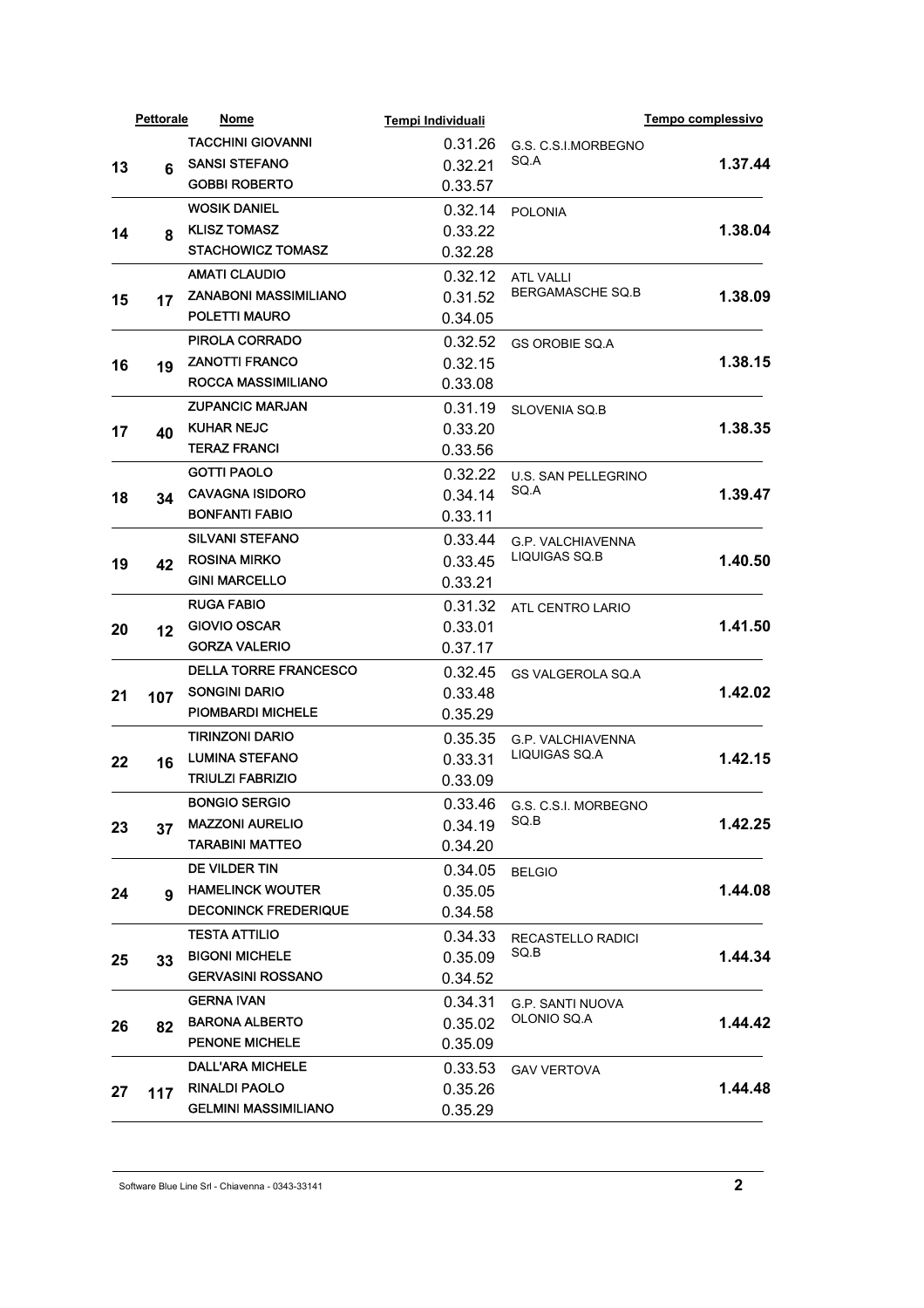|    | Pettorale | <u>Nome</u>                  | Tempi Individuali  |                                            | Tempo complessivo |
|----|-----------|------------------------------|--------------------|--------------------------------------------|-------------------|
|    |           | <b>TORRI MAURIZIO</b>        | 0.35.49            | <b>GP TALAMONA SQ.A</b>                    |                   |
| 28 | 92        | <b>ROVEDATTI GUIDO</b>       | 0.35.11            |                                            | 1.44.58           |
|    |           | <b>SASSELLA FABIO</b>        | 0.33.58            |                                            |                   |
|    |           | <b>MARCONI ANDREA</b>        | 0.35.33            | POL ALBOSAGGIA SO.C                        |                   |
| 29 | 89        | <b>NOBILI MAURIZIO</b>       | 0.35.08            |                                            | 1.45.06           |
|    |           | <b>ORTELLI EGIDIO</b>        | 0.34.25            |                                            |                   |
|    |           | <b>TURATI SILVANO</b>        | 0.30.57            | <b>U.S.C. CAPRIASCHESE</b>                 |                   |
| 30 |           | <b>MOGHINI FABRIZIO</b>      | 0.35.58            | SQ.B                                       | 1.45.10           |
|    | 63        | <b>MARCALLI GIANENRICO</b>   | 0.38.15            |                                            |                   |
|    |           | <b>SALINETTI MICHELE</b>     | 0.33.40            |                                            |                   |
|    |           | <b>GILARDI ALESSANDRO</b>    | 0.35.05            | G.S. C.S.I. MORBEGNO<br>SQ.E               | 1.45.17           |
| 31 | 45        | <b>BUZZETTI GIUSEPPE</b>     | 0.36.32            |                                            |                   |
|    |           | <b>BALDACCINI GIANFRANCO</b> | 0.33.51            |                                            |                   |
|    |           | <b>ROVELLI EZIO</b>          |                    | <b>GS OROBIE SQ.B</b>                      | 1.45.50           |
| 32 | 20        | <b>FOPPOLO GIANPIETRO</b>    | 0.36.10<br>0.35.49 |                                            |                   |
|    |           | <b>GRASSI GILDO</b>          |                    |                                            |                   |
|    |           | <b>MARINI ALESSANDRO</b>     | 0.35.30            | POL ALBOSAGGIA SQ.B                        | 1.46.24           |
| 33 | 81        | <b>GIANONCELLI ENRICO</b>    | 0.37.04            |                                            |                   |
|    |           |                              | 0.33.50            |                                            |                   |
|    |           | <b>CASTELNUOVO MARCO</b>     | 0.34.45            | <b>G.S.A. CORNO MARCO</b><br><b>ITALIA</b> |                   |
| 34 | 35        | <b>COPES FABIO</b>           | 0.36.20            |                                            | 1.46.29           |
|    |           | POLLINI ANGELO               | 0.35.24            |                                            |                   |
|    | 64        | <b>SALVI TIBERIO</b>         | 0.35.16            | U.S. SAN PELLEGRINO                        |                   |
| 35 |           | <b>BONZI FAUSTO</b>          | 0.34.22            | SQ B                                       | 1.46.36           |
|    |           | <b>FREDDI MARCO</b>          | 0.36.58            |                                            |                   |
|    | 118       | <b>COMPAGNONI VENANZIO</b>   | 0.34.16            | ATL. ALTA VALTELLINA<br>FILA SQ.A          |                   |
| 36 |           | <b>COMPAGNONI FLAVIO</b>     | 0.37.15            |                                            | 1.47.40           |
|    |           | <b>COMPAGNONI LUCIANO</b>    | 0.36.09            |                                            |                   |
|    |           | <b>GANDIN MAURIZIO</b>       | 0.36.47            | <b>POLISPORTIVA</b>                        |                   |
| 37 | 25        | <b>RIVA PIETRO</b>           | 0.36.34            | PAGNONA SQ.A                               | 1.48.20           |
|    |           | <b>TAGLIAFERRI GILBERTO</b>  | 0.34.59            |                                            |                   |
|    |           | <b>ROCCA RINO</b>            |                    | 0.36.58 U.S. BORMIESE                      |                   |
| 38 | 23        | <b>MAIOLANI FERMO</b>        | 0.36.34            | ATLETICA SQ.A                              | 1.49.02           |
|    |           | <b>COMPAGNONI ANDREA</b>     | 0.35.30            |                                            |                   |
|    |           | <b>GROSSI VALENTINO</b>      | 0.35.19            | <b>GS VALGEROLA SQ.B</b>                   |                   |
| 39 | 108       | <b>TARABINI SALVATORE</b>    | 0.38.20            |                                            | 1.49.11           |
|    |           | <b>GAGGI DONATO</b>          | 0.35.32            |                                            |                   |
|    |           | <b>COMPAGNONI ISEO</b>       | 0.35.00            | <b>MARATHON CLUB ALTA</b>                  |                   |
| 40 | 120       | <b>BORMOLINI NANDO</b>       | 0.37.11            | <b>QUOTA LIVIGNO</b>                       | 1.49.25           |
|    |           | <b>BORMOLINI LEO</b>         | 0.37.14            |                                            |                   |
|    |           | <b>DURANR PATRICK</b>        | 0.35.15            | <b>BELGIO - SQUADRA</b>                    |                   |
| 41 | 10        | <b>VAN DOORNE BART</b>       | 0.34.20            | <b>MILITARE</b>                            | 1.49.28           |
|    |           | <b>IGO ROGER</b>             | 0.39.53            |                                            |                   |
|    |           | <b>BERTOLINI GIACOMO</b>     | 0.36.29            | G.S. C.S.I. MORBEGNO                       |                   |
|    |           | <b>SPINI GUIDO</b>           | 0.36.21            | SQ D                                       | 1.49.47           |
| 42 | 44        | <b>GUSMEROLI EGIDIO</b>      | 0.36.57            |                                            |                   |
|    |           |                              |                    |                                            |                   |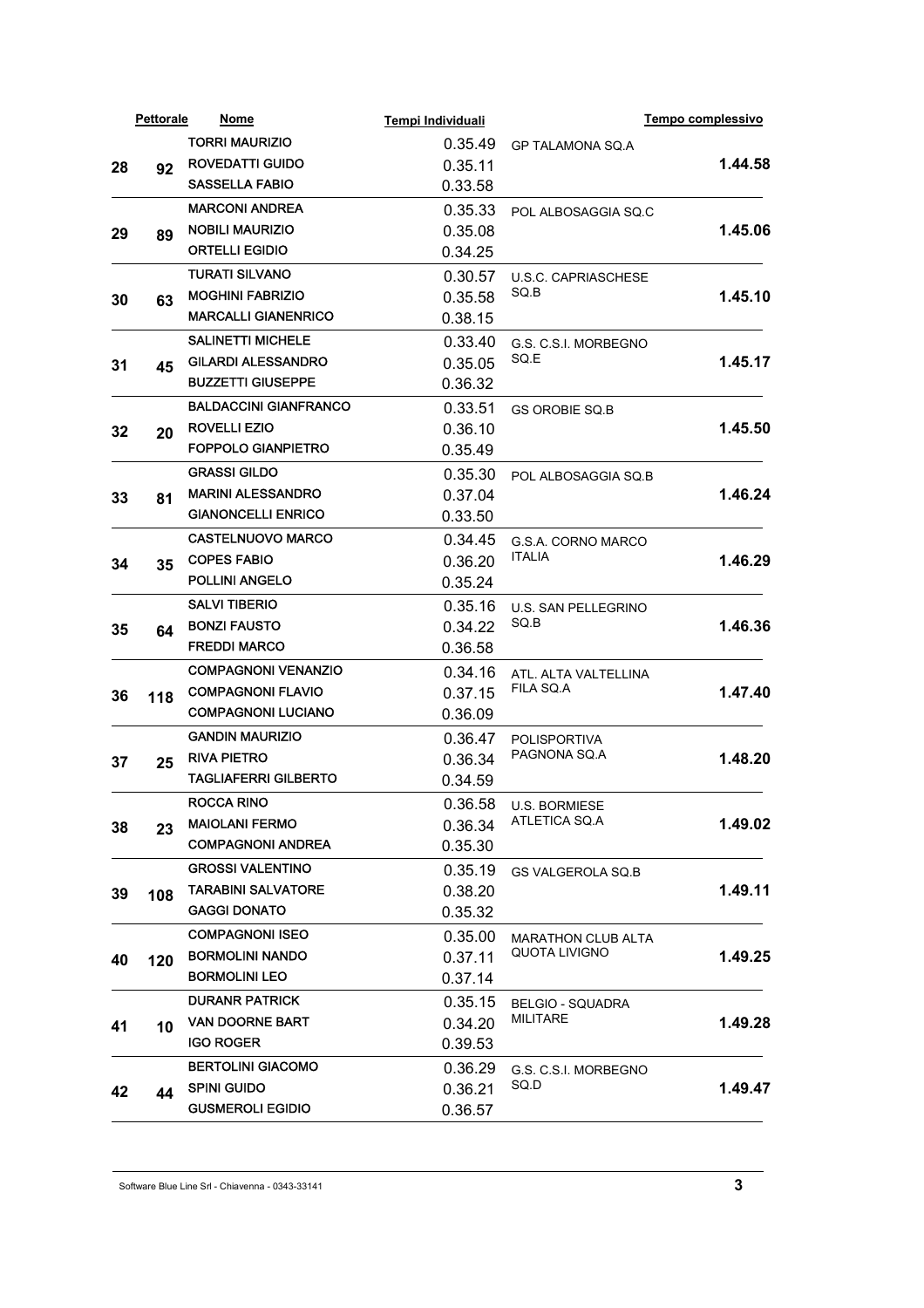|    | <b>Pettorale</b> | Nome                       | Tempi Individuali |                          | Tempo complessivo |
|----|------------------|----------------------------|-------------------|--------------------------|-------------------|
|    |                  | <b>RUFFONI GIANPAOLO</b>   | 0.35.23           | G.S. C.S.I. MORBEGNO     |                   |
| 43 | 43               | <b>CURTONI MAURO</b>       | 0.37.13           | SQ C                     | 1.50.26           |
|    |                  | <b>SENIS LUCIO</b>         | 0.37.50           |                          |                   |
|    |                  | <b>VITTORI LORENZO</b>     | 0.34.22           | A.S. PREMANA SQ.B        |                   |
| 44 | 103              | <b>GIANOLA FAUSTO</b>      | 0.37.06           |                          | 1.50.43           |
|    |                  | POMONI ADRIANO             | 0.39.15           |                          |                   |
|    |                  | <b>GIANOLA GIOVANNI</b>    | 0.34.25           | A.S. PREMANA SQ.A        |                   |
| 45 | 102              | <b>GIANOLA DOMENICO</b>    | 0.37.32           |                          | 1.51.00           |
|    |                  | <b>FAZZINI MAURO</b>       | 0.39.03           |                          |                   |
|    |                  | <b>MOROCUTTI GIONNI</b>    | 0.34.37           | U.S. ALDO MORO           |                   |
| 46 | 30               | <b>DI CENTA ANDREA</b>     | 0.40.07           | PALUZZA SQ.C             | 1.51.24           |
|    |                  | <b>MANSUTTI GIORGIO</b>    | 0.36.40           |                          |                   |
|    |                  | <b>PEDRONCELLI ERMANNO</b> | 0.35.00           | <b>G.P. SANTI NUOVA</b>  |                   |
| 47 | 84               | <b>DELLA MORETTA IVAN</b>  | 0.36.33           | OLONIO SQ.C              | 1.51.50           |
|    |                  | <b>SONGINI RAFFAELE</b>    | 0.40.17           |                          |                   |
|    |                  | <b>TEKE FIKRE</b>          | 0.32.48           | A SPORTIVA LANZADA       |                   |
| 48 | 27               | <b>PICCENI FABRIZIO</b>    | 0.38.36           |                          | 1.52.12           |
|    |                  | <b>ROSSI DIEGO</b>         | 0.40.48           |                          |                   |
|    |                  | <b>BERTOLDINI TADDEO</b>   | 0.37.29           | C.A. LIZZOLI             |                   |
| 49 | 31               | <b>LIZZOLI GIACOMINO</b>   | 0.36.47           |                          | 1.52.13           |
|    |                  | <b>LIZZOLI EFREM</b>       | 0.37.57           |                          |                   |
|    |                  | <b>LIBERA PIETRO</b>       | 0.37.26           | POL ALBOSAGGIA SQ.A      |                   |
| 50 | 41               | PEDRAZZOLI PAOLO           | 0.38.40           |                          | 1.52.20           |
|    |                  | <b>BELOTTI LUCIANO</b>     | 0.36.14           |                          |                   |
|    |                  | <b>FIORELLI LINO</b>       | 0.38.19           | <b>GS VALGEROLA SQ.C</b> |                   |
| 51 | 109              | PONTIGGIA GIANBATTISTA     | 0.37.04           |                          | 1.52.26           |
|    |                  | <b>ZUGNONI DIEGO</b>       | 0.37.03           |                          |                   |
|    |                  | <b>LEVI CARLO</b>          | 0.36.24           | <b>G.P. VALCHIAVENNA</b> |                   |
| 52 | 69               | <b>LISIGNOLI FRANCO</b>    | 0.36.49           | LIQUIGAS SQ.E            | 1.52.50           |
|    |                  | <b>TRIULZI MARCO</b>       | 0.39.37           |                          |                   |
|    |                  | <b>PENSA GUIDO</b>         | 0.36.38           | G.S. C.S.I. MORBEGNO     |                   |
| 53 | 46               | <b>BARLASCINI MARIO</b>    | 0.37.55           | SQ.F                     | 1.52.59           |
|    |                  | <b>FRANSCI GIANNI</b>      | 0.38.26           |                          |                   |
|    |                  | <b>COLOMBO ALBERTO</b>     | 0.37.59           | <b>POLISPORTIVA</b>      |                   |
| 54 | 73               | <b>FAZZINI NILO</b>        | 0.38.27           | PAGNONA SQ.B             | 1.53.19           |
|    |                  | <b>MUTTONI GIANNI</b>      | 0.36.53           |                          |                   |
|    |                  | <b>ANGELINI SERGIO</b>     | 0.36.56           | G.S. C.S.I. MORBEGNO     |                   |
| 55 | 47               | <b>FUMELLI ROBERTO</b>     | 0.37.46           | SQ.G                     | 1.53.45           |
|    |                  | <b>PASSERINI MARCO</b>     | 0.39.03           |                          |                   |
|    |                  | <b>SCIANI REMO</b>         | 0.37.21           | <b>GP TALAMONA SQ.B</b>  |                   |
| 56 |                  | <b>GUSMEROLI PAOLO</b>     | 0.37.41           |                          | 1.54.03           |
|    | 93               | <b>BARRI CORRADO</b>       | 0.39.01           |                          |                   |
|    |                  | DE MEO SERGIO              | 0.37.44           | GS VALGEROLA SQ.D        |                   |
|    |                  | <b>DEI CAS ENRICO</b>      | 0.37.28           |                          | 1.54.05           |
| 57 | 110              | <b>FRATE FABRIZIO</b>      | 0.38.53           |                          |                   |
|    |                  |                            |                   |                          |                   |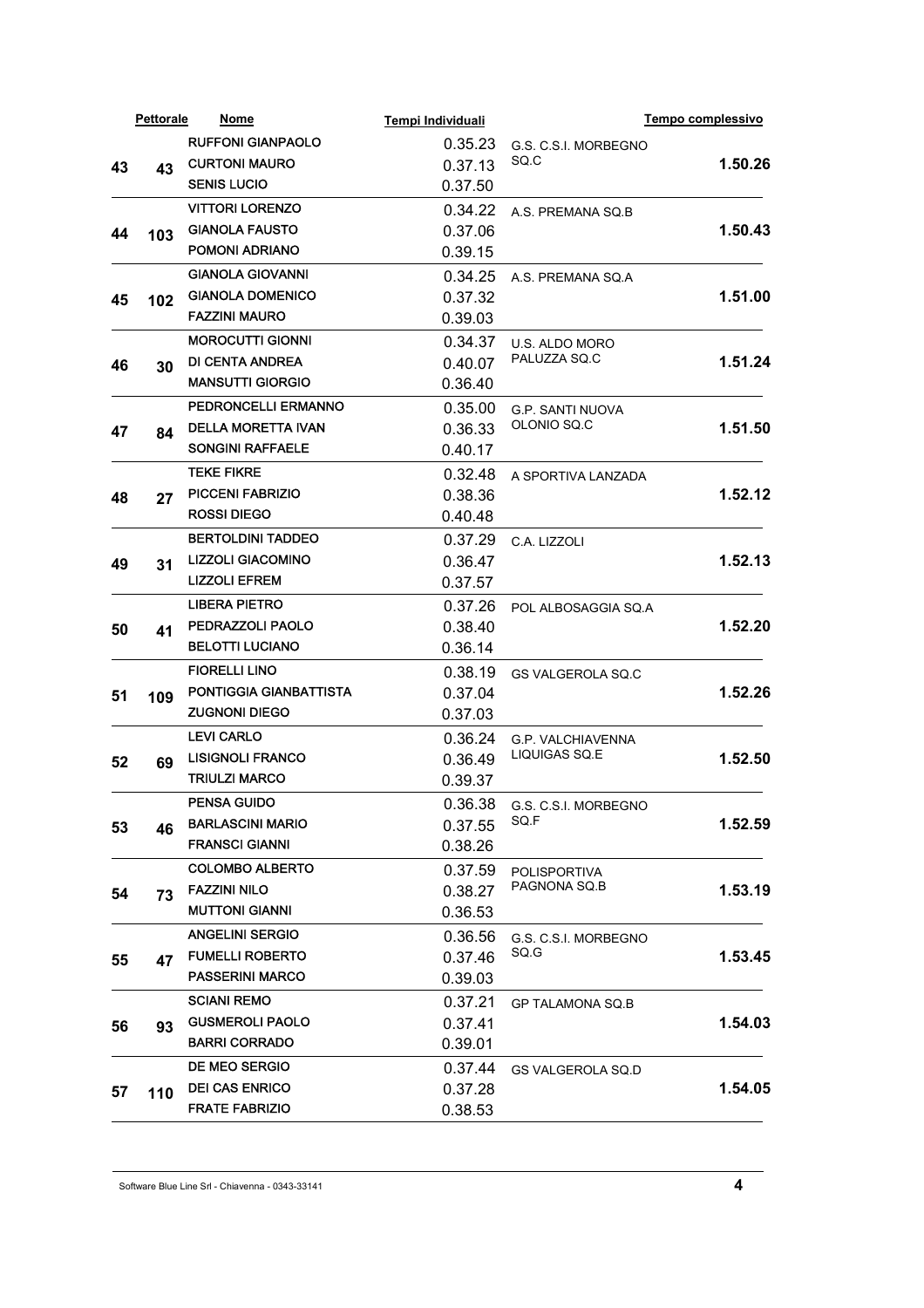|    | <b>Pettorale</b> | Nome                                                     | Tempi Individuali |                                     | Tempo complessivo |
|----|------------------|----------------------------------------------------------|-------------------|-------------------------------------|-------------------|
|    |                  | <b>JONES DYLAN</b>                                       | 0.33.15           | ERYRI (GALLES) SQ.A                 |                   |
| 58 | 3                | <b>DEWI WILLIAMS</b>                                     | 0.39.25           |                                     | 1.54.32           |
|    |                  | <b>OWEN DYLAN</b>                                        | 0.41.52           |                                     |                   |
|    |                  | <b>COMPAGNONI OTTAVIO</b>                                | 0.38.09           | ATL. ALTA VALTELLINA                |                   |
| 59 | 119              | <b>GIANOLI THOMAS</b>                                    | 0.38.13           | FILA SQ B                           | 1.55.04           |
|    |                  | <b>COMPAGNONI MICHELE</b>                                | 0.38.42           |                                     |                   |
|    |                  | <b>MORIONDO PAOLO</b>                                    | 0.37.00           | POL ALBOSAGGIA SO.D                 |                   |
| 60 | 90               | <b>MUFFATTI FEDERICO</b>                                 | 0.39.54           |                                     | 1.55.28           |
|    |                  | <b>BENETTI STEFANO</b>                                   | 0.38.34           |                                     |                   |
|    |                  | <b>LIGARI ARMANDO</b>                                    | 0.36.46           | <b>G.P. SANTI NUOVA</b>             |                   |
|    |                  | <b>TANGHERLONI GIUSEPPE</b>                              | 0.38.57           | OLONIO SQ.F                         | 1.55.30           |
| 61 | 87               | <b>BONESI FAUSTO</b>                                     | 0.39.47           |                                     |                   |
|    |                  | <b>RIVA ENEA</b>                                         | 0.38.22           |                                     |                   |
|    |                  | <b>FOLINI ELIO</b>                                       | 0.38.49           | <b>GP TALAMONA SQ.E</b>             | 1.55.33           |
| 62 | 96               | <b>NOBILI CHRISTIAN</b>                                  | 0.38.22           |                                     |                   |
|    |                  |                                                          |                   |                                     |                   |
|    |                  | <b>STAMPANONI LEONIDA</b>                                | 0.36.52           | <b>U.S.C. CAPRIASCHESE</b><br>SQ A  |                   |
| 63 | 36               | <b>STAMPANONI ELIA</b><br><b>STAMPANONI ALESSANDRO 8</b> | 0.38.40           |                                     | 1.55.34           |
|    |                  |                                                          | 0.40.02           |                                     |                   |
| 64 | 21               | <b>INVERNIZZI GIANCARLO</b>                              | 0.38.30           | <b>GS OROBIE SO.C</b>               |                   |
|    |                  | <b>TRAINI CLAUDIO</b>                                    | 0.38.33           |                                     | 1.55.47           |
|    |                  | <b>ROVELLI GIORGIO</b>                                   | 0.38.44           |                                     |                   |
|    |                  | <b>TONUCCI MARCO</b>                                     | 0.39.09           | <b>G.P. VALCHIAVENNA</b>            |                   |
| 65 | 67               | <b>DEL GROSSO ANDREA</b>                                 | 0.39.42           | LIQUIGAS SQ.C                       | 1.56.16           |
|    |                  | <b>CIABARRI STEFANO</b>                                  | 0.37.25           |                                     |                   |
|    |                  | <b>FONDRINI FABIO</b>                                    | 0.37.50           | G.S. C.S.I. MORBEGNO<br>SQ.H        |                   |
| 66 | 48               | <b>SPINI STEFANO</b>                                     | 0.39.59           |                                     | 1.56.37           |
|    |                  | <b>FIORESE ARMANDO</b>                                   | 0.38.48           |                                     |                   |
|    |                  | <b>TAGLIAFERRI LUCA</b>                                  | 0.38.50           | <b>POLISPORTIVA</b>                 |                   |
| 67 | 76               | <b>TAGLIAFERRI MARINO</b>                                | 0.39.59           | PAGNONA SQ.E                        | 1.56.40           |
|    |                  | <b>RIVA ROBERTO</b>                                      | 0.37.51           |                                     |                   |
|    |                  | <b>CAVAGNA STEFANO</b>                                   | 0.37.41           | RECASTELLO RADICI                   |                   |
| 68 | 66               | <b>LOVERINI GIOVANNI</b>                                 | 0.39.16           | <b>GROUP SQ.C</b>                   | 1.57.09           |
|    |                  | <b>BASSANELLI RUGGERO</b>                                | 0.40.12           |                                     |                   |
|    |                  | <b>MOLARO MAURO</b>                                      | 0.38.44           | <b>GS VALGEROLA SQ.E</b>            |                   |
| 69 |                  | <b>SENESTRARI GIANCARLO</b>                              | 0.39.38           |                                     | 1.57.26           |
|    | 111              | <b>CAPITANI LUCIANO</b>                                  | 0.39.04           |                                     |                   |
|    |                  | <b>GERONIMI ARMANDO</b>                                  | 0.39.14           | <b>G.P. VALCHIAVENNA</b>            |                   |
|    |                  | <b>CALIGARI STEFANO</b>                                  | 0.37.03           | LIQUIGAS SQ.C                       | 1.57.55           |
| 70 | 68               | <b>PASINI SILVANO</b>                                    | 0.41.38           |                                     |                   |
|    |                  | <b>BONOMELLI BARNABA</b>                                 |                   |                                     |                   |
|    |                  | <b>SALVADORI MAURO</b>                                   | 0.40.38           | U.S. MALONNO SQ.C.                  |                   |
| 71 | 72               | <b>PAINI GIOVANNI</b>                                    | 0.39.53           |                                     | 1.59.08           |
|    |                  |                                                          | 0.38.37           |                                     |                   |
|    |                  | <b>BERTARINI EMANUELE</b>                                | 0.40.08           | <b>POLISPORTIVA</b><br>PAGNONA SQ.C |                   |
| 72 | 74               | <b>MAINETTI MARCO</b>                                    | 0.39.11           |                                     | 1.59.44           |
|    |                  | <b>TAGLIAFERRI DANIELE</b>                               | 0.40.25           |                                     |                   |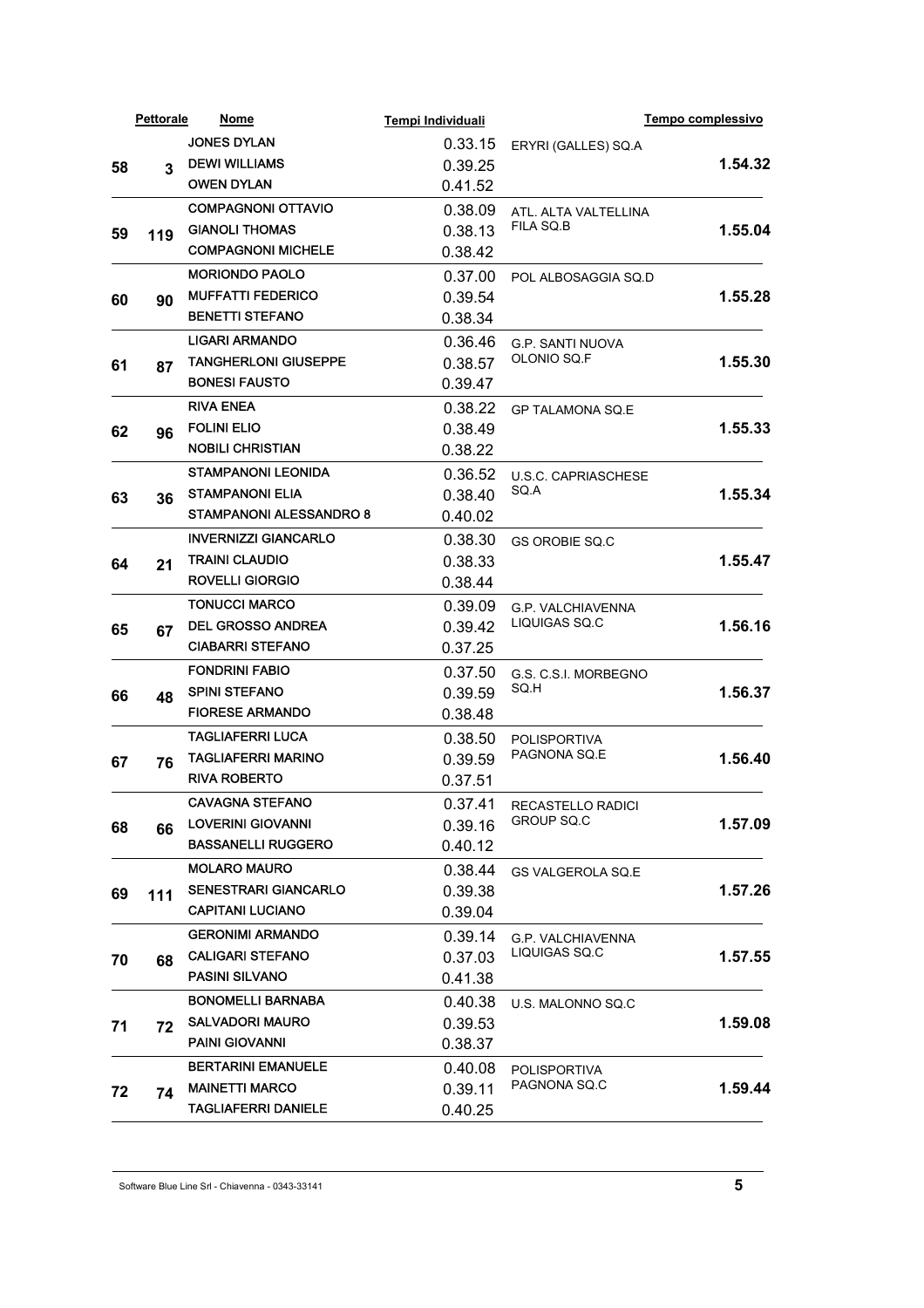|    | <b>Pettorale</b> | Nome                        | Tempi Individuali         |                              | Tempo complessivo |         |
|----|------------------|-----------------------------|---------------------------|------------------------------|-------------------|---------|
|    |                  | <b>GIANOLA STEFANO</b>      | 0.40.54                   | A.S. PREMANA SQ.C            |                   |         |
| 73 | 104              | POMONI DIEGO                | 0.42.11                   |                              | 1.59.45           |         |
|    |                  | <b>GIANOLA MATTEO</b>       | 0.36.40                   |                              |                   |         |
|    |                  | <b>VIVIANI DAMIANO</b>      | 0.39.12                   | <b>U.S. BORMIESE</b>         |                   |         |
| 74 | 79               | <b>OSMETTI MARIO</b>        | 0.39.44                   | ATLETICA SQ.C                | 1.59.56           |         |
|    |                  | <b>BELLOTTI CLAUDIO</b>     | 0.41.00                   |                              |                   |         |
|    |                  | <b>ZANOLI SIMONE</b>        | 0.40.23                   | <b>U.S. BORMIESE</b>         |                   |         |
| 75 | 78               | <b>CAPITANI DAVIDE</b>      | 0.38.35                   | ATLETICA SQ.C                | 2.00.04           |         |
|    |                  | PEDRINI ANTONIO             | 0.41.06                   |                              |                   |         |
|    |                  | <b>RUFFONI AMOS</b>         | 0.38.58                   | G.S. C.S.I. MORBEGNO         |                   |         |
| 76 | 50               | <b>MAZZONI MARCO</b>        | 0.42.15                   | SQ.J                         | 2.00.49           |         |
|    |                  | <b>ROTA GIUSEPPE</b>        | 0.39.36                   |                              |                   |         |
|    |                  | <b>BAROLI VITTORIO</b>      | 0.40.51                   | <b>GP TALAMONA SQ.D</b>      |                   |         |
| 77 |                  | <b>SPINI DANIELE</b>        | 0.41.00                   |                              | 2.01.02           |         |
|    | 95               | <b>FOLLA LUCA</b>           | 0.39.11                   |                              |                   |         |
|    |                  | <b>WILLIAMS DAFYDD</b>      | 0.39.20                   | ERYRI (GALLES) SQ.B          |                   |         |
| 78 | 38               | <b>PERCY HUW</b>            | 0.40.40                   |                              | 2.01.33           |         |
|    |                  | <b>PRYDDERCH KEVIN</b>      | 0.41.33                   |                              |                   |         |
|    |                  | <b>CONFORTOLA SIMONE</b>    | 0.37.56                   | <b>U.S. BORMIESE</b>         |                   |         |
| 79 |                  | DE ZANCHE LUCIO             | 0.46.25                   | ATLETICA SQ.E                | 2.01.34           |         |
|    | 80               | <b>TONIATTI RAFFAELE</b>    | 0.37.13                   |                              |                   |         |
|    |                  | POZZI GIORGIO               | 0.41.31                   | <b>U.S. BORMIESE</b>         |                   |         |
|    |                  | <b>RAINOLTER MARIO</b>      | 0.40.21                   | ATLETICA SQ.B                | 2.01.59           |         |
| 80 | 77               | <b>BRACCHI MASSIMO</b>      | 0.40.07                   |                              |                   |         |
|    |                  | <b>INNOCENTI VALTER</b>     | 0.39.48                   | <b>GP TALAMONA SQ.H</b>      |                   |         |
|    | 99               | <b>TIRINZONI GABRIELE</b>   | 0.41.21                   |                              | 2.02.02           |         |
| 81 |                  | RAVELLI NEVIO               | 0.40.53                   |                              |                   |         |
|    |                  | <b>GAMBILLARA LUCA</b>      | 0.41.21                   |                              |                   |         |
|    |                  | <b>RIGAMONTI MICHELE</b>    | 0.40.36                   | 2002 MARATHON CLUB           | 2.02.05           |         |
| 82 | 32               | <b>MARTINOLI MARCO</b>      | 0.40.08                   |                              |                   |         |
|    |                  | <b>TOMASI PAOLO</b>         |                           | 0.38.17 U.S. MALONNO SQ.B    |                   |         |
|    |                  | <b>UNGARETTI ALESSANDRO</b> | 0.42.54                   |                              | 2.02.07           |         |
| 83 | 71               | MAFFEIS IVAN                | 0.40.56                   |                              |                   |         |
|    |                  | FUMAGALLI FULVIO            |                           |                              |                   |         |
|    |                  | <b>CIAPPONI DANIELE</b>     | 0.40.32<br>0.39.43        | G.S. C.S.I. MORBEGNO<br>SQ K | 2.02.08           |         |
| 84 | 51               | <b>BASSI MASSIMO</b>        | 0.41.53                   |                              |                   |         |
|    |                  | <b>GIANOLA DANIELE</b>      |                           |                              |                   |         |
|    |                  | <b>GIANOLA DIONIGI</b>      | 0.38.26                   | A.S. PREMANA SQ.E.           | 2.02.20           |         |
| 85 | 106              | <b>GIANOLA ALDO</b>         | 0.41.24<br>0.42.30        |                              |                   |         |
|    |                  | <b>LEONI CARLO</b>          |                           |                              |                   |         |
|    |                  | <b>NAVA MASSIMO</b>         | 0.40.17                   | G.S. C.S.I. MORBEGNO<br>SQ.Z |                   |         |
| 86 | 62               | <b>RUFFONI GIOVANNI</b>     | 0.42.15                   |                              | 2.02.23           |         |
|    |                  |                             | 0.39.51                   |                              |                   |         |
|    |                  | <b>CERRI GINESIO</b>        | 0.40.28                   | <b>GP TALAMONA SQ.C</b>      |                   |         |
| 87 | 94               |                             | <b>MILIVINTI GIUSEPPE</b> | 0.40.21                      |                   | 2.02.30 |
|    |                  | <b>CIAPONI COSTANTE</b>     | 0.41.41                   |                              |                   |         |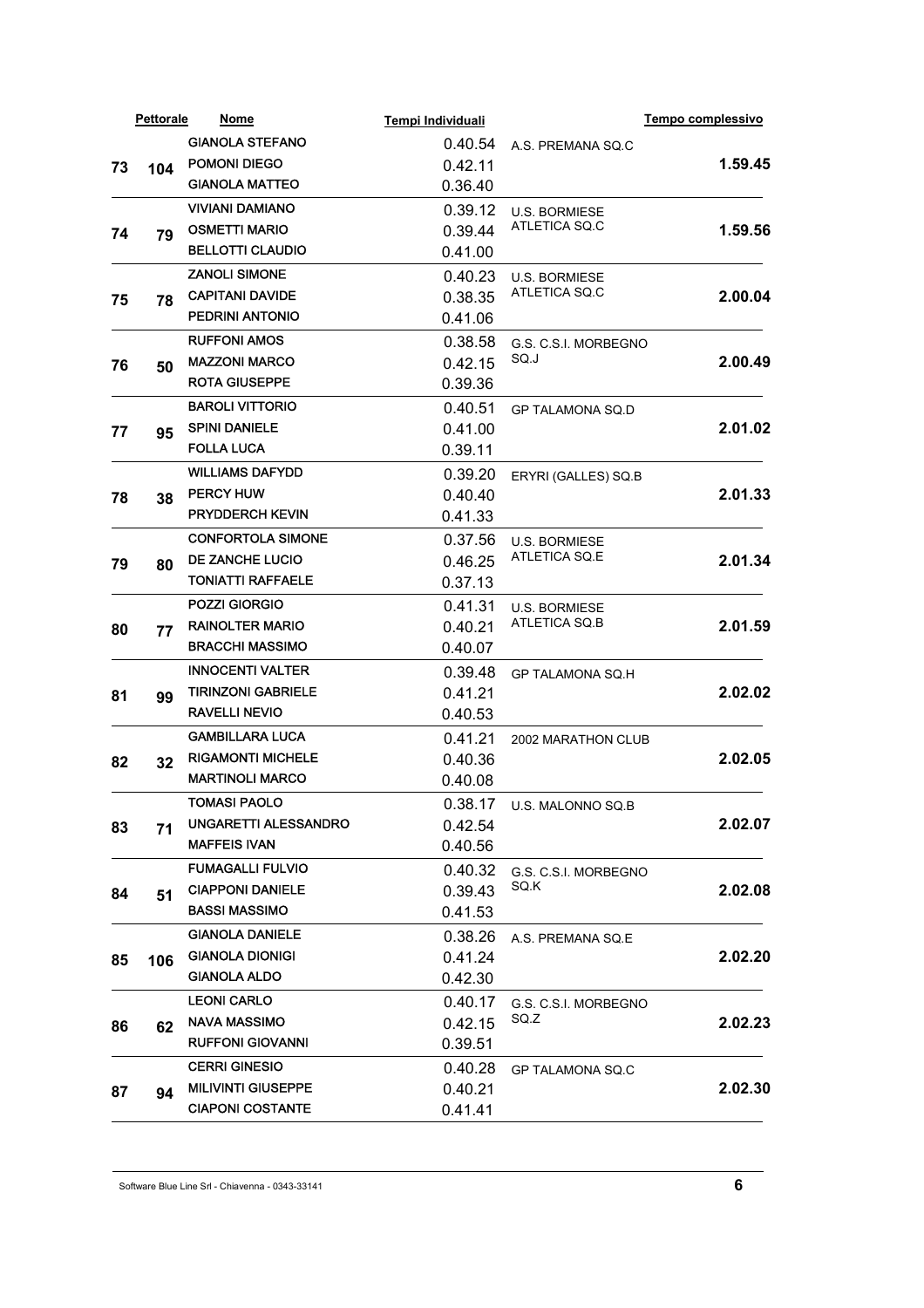|     | <b>Pettorale</b> | Nome                         | Tempi Individuali  |                                        | Tempo complessivo |
|-----|------------------|------------------------------|--------------------|----------------------------------------|-------------------|
|     |                  | <b>MIDALI FAUSTO</b>         | 0.39.32            | <b>U.S. SAN PELLEGRINO</b>             |                   |
| 88  | 65               | <b>BRUMANA GIORDANO</b>      | 0.40.12            | SQ.C                                   | 2.02.48           |
|     |                  | <b>TODESCHINI GIORGIO</b>    | 0.43.04            |                                        |                   |
|     |                  | <b>GUSMEROLI ALESSANDRO</b>  | 0.37.48            | <b>GP TALAMONA SQ.F</b>                |                   |
| 89  | 97               | <b>TIRINZONI FULVIO</b>      | 0.43.37            |                                        | 2.02.56           |
|     |                  | <b>LANZINI MARCO</b>         | 0.41.31            |                                        |                   |
|     |                  | <b>GUSMEROLI GIORDANO</b>    | 0.42.19            | G.S. C.S.I. MORBEGNO                   |                   |
| 90  | 53               | <b>TACCHINI VITALE</b>       | 0.43.12            | SQ.M                                   | 2.04.24           |
|     |                  | <b>FOGNINI MARZIO</b>        | 0.38.53            |                                        |                   |
|     |                  | <b>BIONDI DARIO</b>          | 0.38.28            | <b>G.P. SANTI NUOVA</b>                |                   |
| 91  | 83               | <b>PARAGONI IVANO</b>        | 0.40.13            | OLONIO SQ.B                            | 2.04.34           |
|     |                  | <b>MANGANO VITTORIO</b>      | 0.45.53            |                                        |                   |
|     |                  | <b>GIANBELLI GIANLUCA</b>    | 0.41.10            | <b>G.P. SANTI NUOVA</b>                |                   |
| 92  | 85               | <b>COPES MASSIMO</b>         | 0.44.32            | OLONIO SQ.D                            | 2.04.43           |
|     |                  | <b>RIU LUCA</b>              | 0.39.01            |                                        |                   |
|     |                  | <b>BIANCHINI MORENO</b>      | 0.41.16            | POL ALBOSAGGIA SQ.F                    |                   |
| 93  | 100              | <b>BIANCHINI WILLY</b>       | 0.41.31            |                                        | 2.05.37           |
|     |                  | <b>BASSOLA GIORDANO</b>      | 0.42.50            |                                        |                   |
|     | 57               | <b>BERTOLA MAURO</b>         | 0.38.43            | G.S. C.S.I. MORBEGNO                   |                   |
| 94  |                  | <b>PORTA GIORGIO</b>         | 0.41.28            | SO R                                   | 2.05.42           |
|     |                  | <b>VINCENZI CRISTIAN</b>     | 0.45.31            |                                        |                   |
|     |                  | RADAELLI LUCA                | 0.39.04            | G.S. C.S.I. MORBEGNO                   |                   |
|     |                  | <b>BONGIO LUCA</b>           | 0.41.40            | SQ.I                                   | 2.06.09           |
| 95  | 49               | <b>SEDINI PAOLO</b>          | 0.45.25            |                                        |                   |
|     |                  | <b>DELL'ORO MASSIMILIANO</b> | 0.42.36            | <b>POLISPORTIVA</b><br>PAGNONA SQ.D    |                   |
|     |                  | <b>BRAMBILLA GIACOMO</b>     | 0.39.03            |                                        | 2.06.11           |
| 96  | 75               | <b>MANDELLI EZIO</b>         | 0.44.32            |                                        |                   |
|     |                  | <b>CRESTA SOCCORSO</b>       | 0.40.43            |                                        |                   |
|     |                  | <b>SCOTTI FRANCO</b>         | 0.43.05            | G.S. C.S.I. MORBEGNO<br>SQ L           | 2.07.03           |
| 97  | 52               | <b>SCOTTI RICCARDO</b>       | 0.43.15            |                                        |                   |
|     |                  | <b>MORE' LUIGI</b>           |                    |                                        |                   |
|     |                  | <b>BRIZ MAURIZIO</b>         | 0.39.35<br>0.45.07 | <b>G.P. SANTI NUOVA</b><br>OLONIO SQ.G | 2.07.37           |
| 98  | 88               | <b>BONESI MARINO</b>         | 0.42.55            |                                        |                   |
|     |                  | <b>TABONI ANGELO</b>         |                    |                                        |                   |
|     |                  | <b>BIASINI GIANFRANCO</b>    | 0.38.38            | U.S. MALONNO SQ.A                      |                   |
| 99  | 26               | <b>GUARINONI ALBERTO</b>     | 0.46.56<br>0.42.39 |                                        | 2.08.13           |
|     |                  |                              |                    |                                        |                   |
|     |                  | <b>WOOD ADRIAN</b>           | 0.40.56            | ERYRI (GALLES) SQ.C                    |                   |
| 100 | 39               | <b>BIERNARD STEVE</b>        | 0.41.06            |                                        | 2.08.42           |
|     |                  | <b>WILLIAMS ALAN</b>         | 0.46.40            |                                        |                   |
|     |                  | <b>RUFFONI LUCA</b>          | 0.40.36            | GS VALGEROLA SQ.G                      |                   |
|     | 101 113          | <b>CASTELLANI ANGELO</b>     | 0.44.11            |                                        | 2.10.08           |
|     |                  | PIGANZOLI MAURIZIO           | 0.45.21            |                                        |                   |
|     |                  | <b>MAESTRELLI AVENZIO</b>    | 0.40.45            | <b>G.P. SANTI NUOVA</b>                |                   |
| 102 | 86               | <b>BARAGLIA VITTORIO</b>     | 0.43.25            | OLONIO SQ.E                            | 2.10.22           |
|     |                  | <b>BARRI MORENO</b>          | 0.46.12            |                                        |                   |